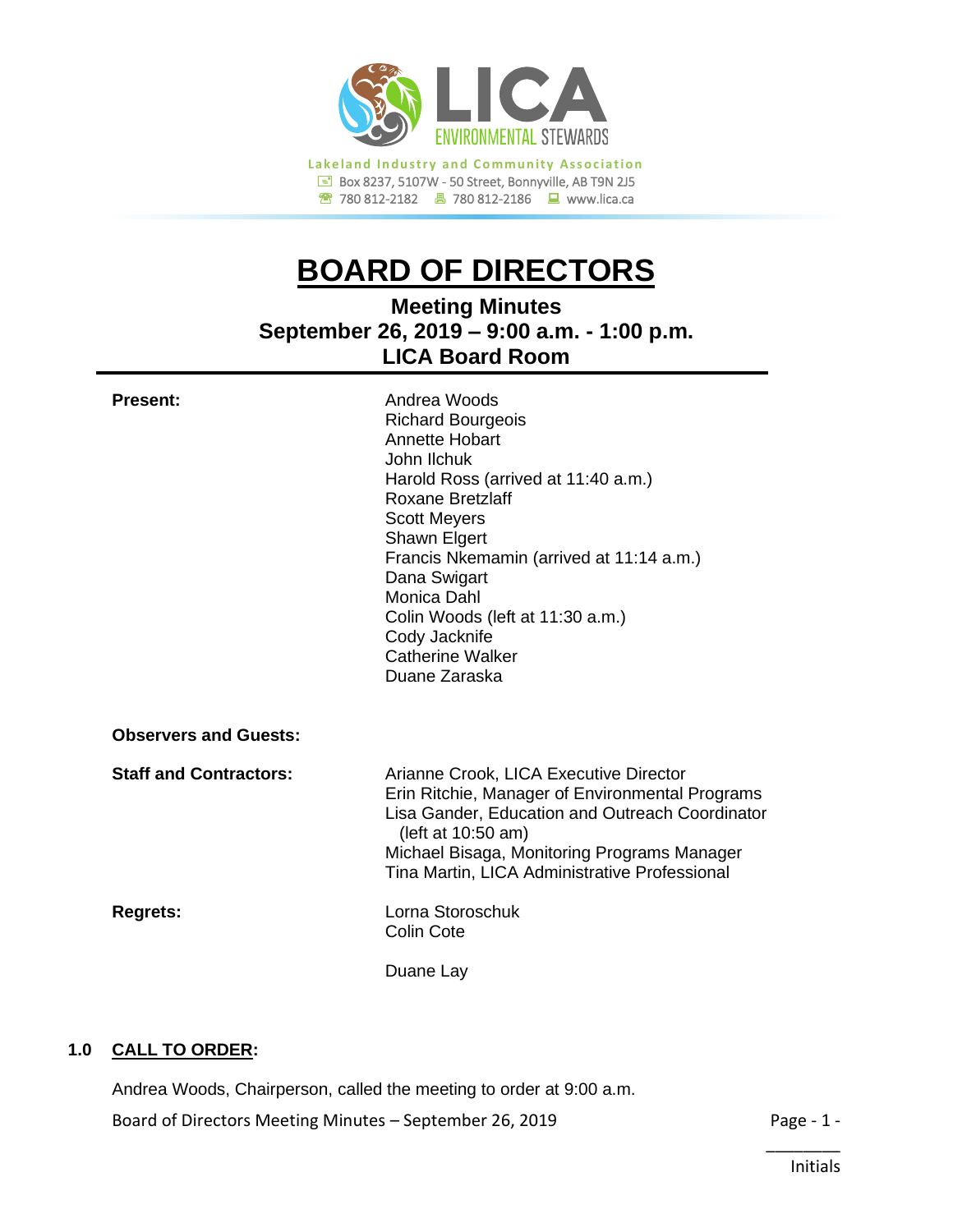- **1.1 Introductions and Sector Updates**
- **1.2 Vision, Mission and Values**
- **1.3 Roll Call**
- **1.4 Approval of Agenda**

**#1 Moved by Richard Bourgeois AND RESOLVED that the September 26, 2019 Agenda be approved as presented.**

- **1.5 Approval of Minutes**
	- **1.5.1 June 13, 2019 – Board Meeting**

**#2 Moved by Dana Swigart AND RESOLVED that the Minutes of the June 13, 2019 Board of Directors meeting be approved as presented.**

# **2.0 ONGOING BUSINESS**

## **2.1 Education and Outreach Update**

## **2.1.1 Program Updates**

The target set out in the WPAC Annual Work to deliver 50 classroom presentations in 2019-20 was exceeded as we have completed 77 thus far.

We have completed 4 of our 5 air presentations to date.

Stream of Dreams was successfully completed at St. Dominic Elementary School in Cold Lake.

The AQHI lantern that is currently residing in the Bonnyville & District Centennial Centre will be moving to the Bonnyville Library on October 15<sup>th</sup>.

The Keep Our Lake Blue campaign ran at Moose Lake over the summer months. A survey will be sent out to participants in October to see which action items were undertaken.

# **2.1.2 Upcoming Outreach Activities**

October 3 – The LICA Calendar contest ends. October 9 – LICA AGM Date TBD – Keynote Speaker event, more information to follow next month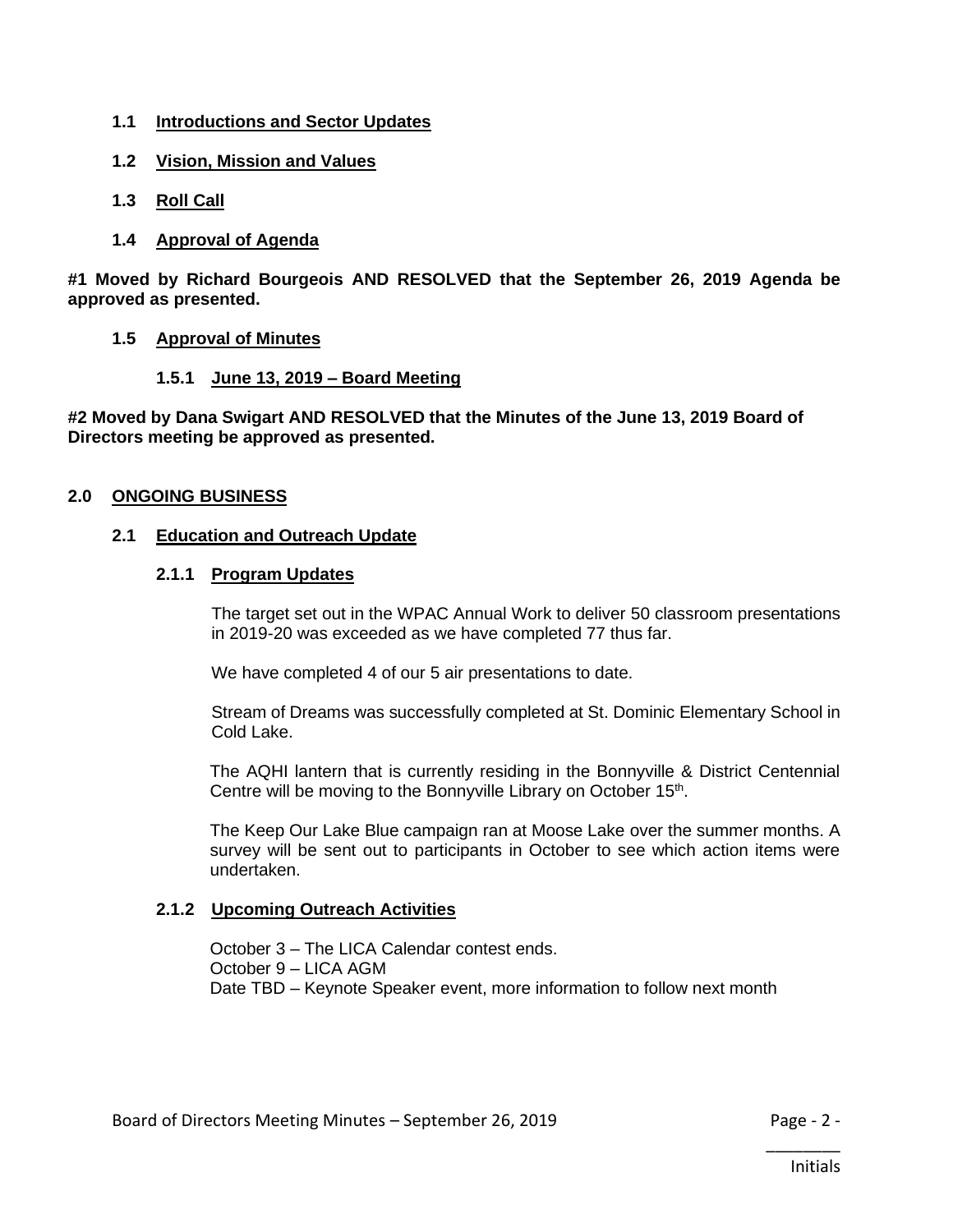# **2.2 Environmental Monitoring Programs Update**

# **2.2.1 Routine Operations & Reporting**

Since air monitoring reporting was brought in-house in July 2019, reports have been submitted to AEP on time.

# **2.2.2 Special Projects**

Mike provided an update on the PAMS monitoring project at Jessie Lake, which included results from both monitoring locations; the AER parking lot in the town of Bonnyville and east of Bonnyville near the town sewage lagoons. Results from both locations suggest that there are two sources of H2S; Jessie Lake and the sewage lagoons.

# **2.2.3 Planning & Optimization**

Mike attended the Air and Waste Management Association Annual Conference and Exhibition. There were four main themes of this year's conference. The first theme centered on miniaturization of air monitoring equipment. Several single- and multiparameter testing equipment were featured. The second theme centered on advanced monitoring using NASA's current and future Earth observing satellites to assist with solving diverse real-world public health and air quality problems. The third theme centered around wildfires: understanding fire behavior, forecasting fire smoke movements and impacts, monitoring and measuring smoke impacts, and the prediction, prevention, assessment & control of the health impacts of wildfire smoke. The final theme was on oilsands and featured a paper by Dr. Jeffrey R. Brook titled: Advances in Science and Applications of Air Pollution Monitoring: A case study on oil sands monitoring targeting ecosystem protection.

# **2.2.4 OSM Projects**

The airshed work plans were integrated and submitted. All proposed plans have been approved with the exception of the Beaver River Valley project. We are currently waiting for contracts and funding to be completed.

Erin also confirmed that our water monitoring work plan was integrated and has also been approved; however, the integrated project was not successful in getting the full amount requested. We are currently waiting for contracts and funding to be completed. Erin also noted that while funding was approved, the sampling season is over for 2019. There may be opportunity to spend some of the funding on training for the upcoming sampling season.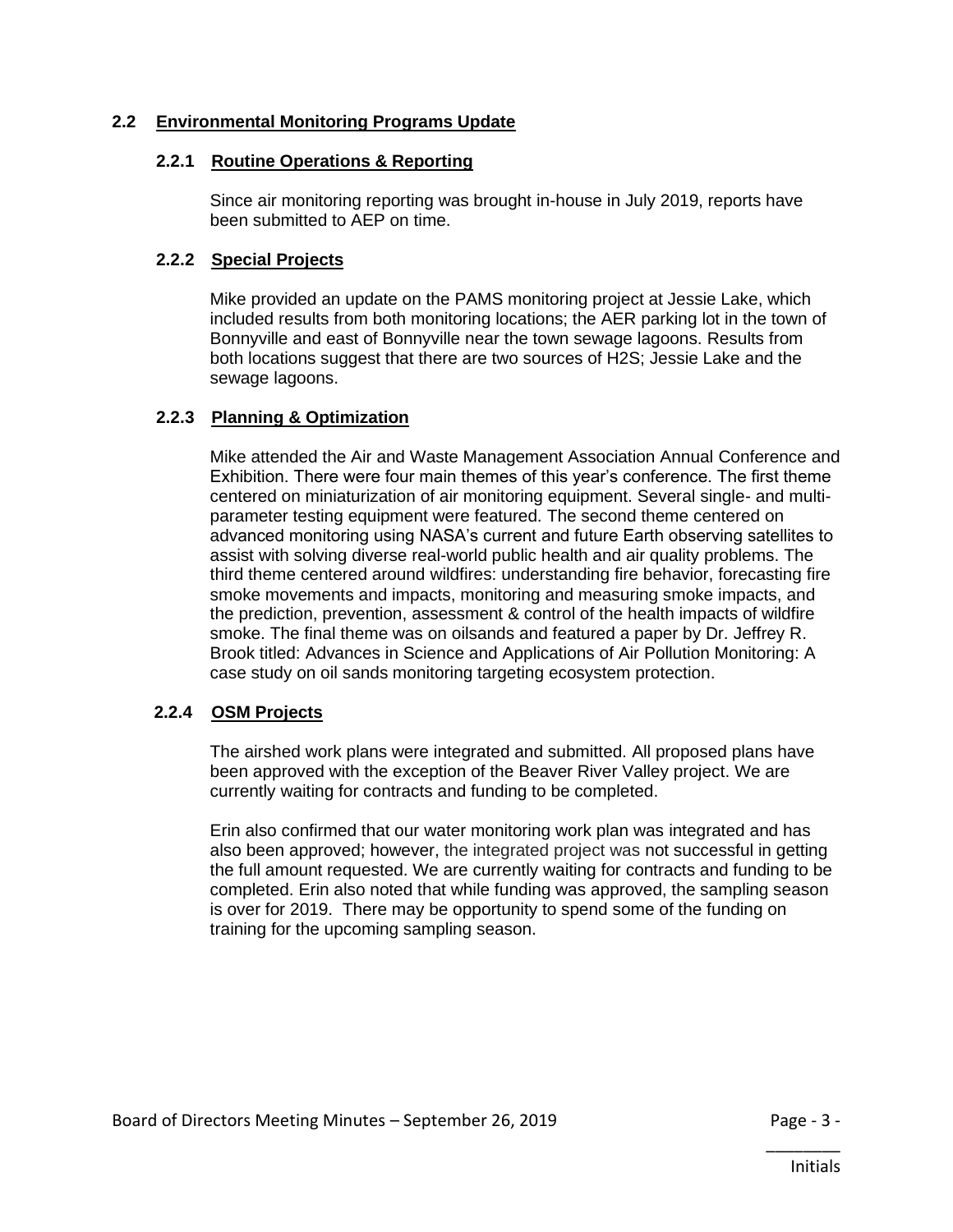# **2.3 Environmental Management Programs Update**

# **2.3.1 WRRP 2019-2021**

We have been approved for the 2019-20 WRRP Grant but have not yet received contracts nor funding. The trees we purchased for the 2019 riparian planting portion of this grant have been frozen until spring when we can plant them.

# **2.3.2 WPAC Operating Grant Update 2019-2020**

Except for the \$100,000.00 interim funding we received in April, we have not received any other word on the status of our 2019-20 WPAC core operating grant.

# **2.3.3 Integrated Watershed Management Plan**

# **2.3.3.1 IWMP Work Plan Draft**

Erin presented an initial draft of the IWMP work plan.

# **2.3.3.2 IWMP Committee Terms of Reference**

The Board reviewed the Terms of Reference for the new IWMP Committee, which will be created at the October  $17<sup>th</sup>$  organizational meeting. The Board suggested that all committee seats be subject to Board approval and that sector appointed seats be changed to sector nominated.

# **#3 Moved by Annette Hobart AND RESOLVED that the IWMP Terms of Reference be approved as amended.**

# **2.4 Administration**

# **2.4.1 Executive Director's Report**

Arianne presented her Executive Director's report.

### **2.4.2 Financial Reports**

# **2.4.2.1 Accounts Receivable Report to September 16th, 2019**

Arianne presented the accounts receivable report to September 16<sup>th</sup>, 2019 to the Board.

# **2.4.2.2 Finances to Date August 31st, 2019**

Arianne presented the Finances to Date to August 31<sup>st</sup>, 2019 to the Board.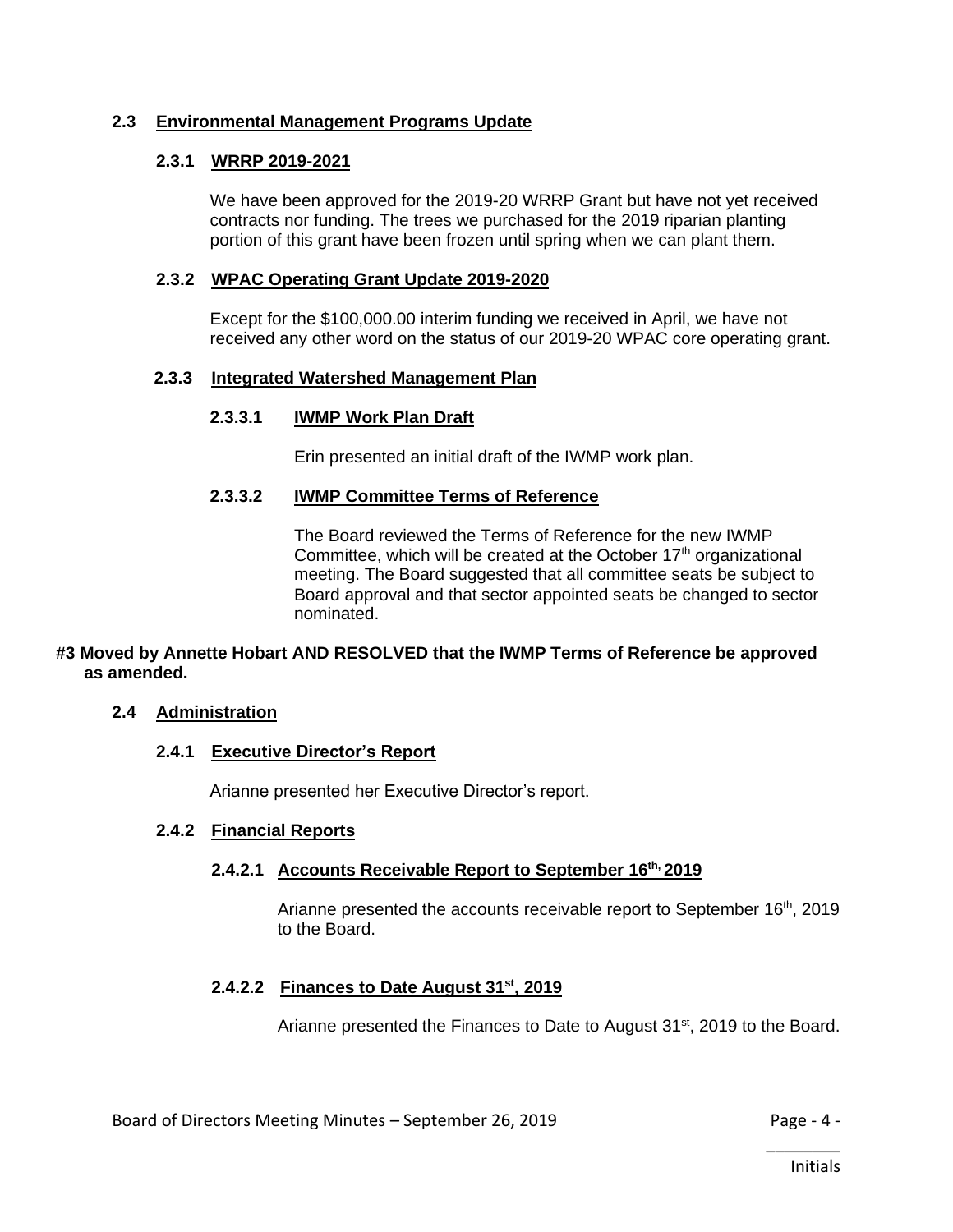# **2.4.3 Strategic Plan Progress Report – September 19, 2019**

The Strategic Plan Progress Report was presented to the Board for information. It was suggested that in future updates, any changes since the last update, be bolded to direct appropriate attention. It was also suggested that, as we near the end of the fiscal year, missed targets have a description for how they will be met or why they have not been met, in red typeface.

## **2.4.4 Governance Committee**

# **2.4.4.1 September 16, 2019 – Governance Minutes - DRAFT**

The Governance Committee presented a draft of the minutes from the September 16, 2019 Governance meeting.

## **2.4.4.2 Policy 2.6** *Records Retention*

The Board reviewed the recommended changes from the Governance Committee to Policy 2.6 *Records Retention.*

### **#4 Moved by Roxane Bretzlaff AND RESOLVED that Policy 2.6** *Records Retention* **be accepted as amended.**

# **2.4.4.3 Policy 2.11** *Donations to LICA*

The Board reviewed the recommended changes from the Governance Committee to Policy 2.11 *Donations to LICA.*

## **#5 Moved by Scott Meyers AND RESOLVED that Policy 2.11** *Donations to LICA* **be accepted as recommended.**

#### **2.4.4.4 Policy 2.12** *Recognition*

The Board reviewed the recommended changes from the Governance Committee to Policy 2.12 *Recognition.*

## **#6 Moved by Catherine Walker AND RESOLVED that Policy 2.12** *Recognition* **be accepted as recommended.**

#### **2.4.4.5 Policy 2.13** *Grant Administration*

The Board reviewed the recommended changes from the Governance Committee to Policy 2.13 *Grant Administration.*

#### **#7 Moved by Richard Bourgeois AND REOLVED that Policy 2.13** *Grant Administration* **be accepted as recommended.**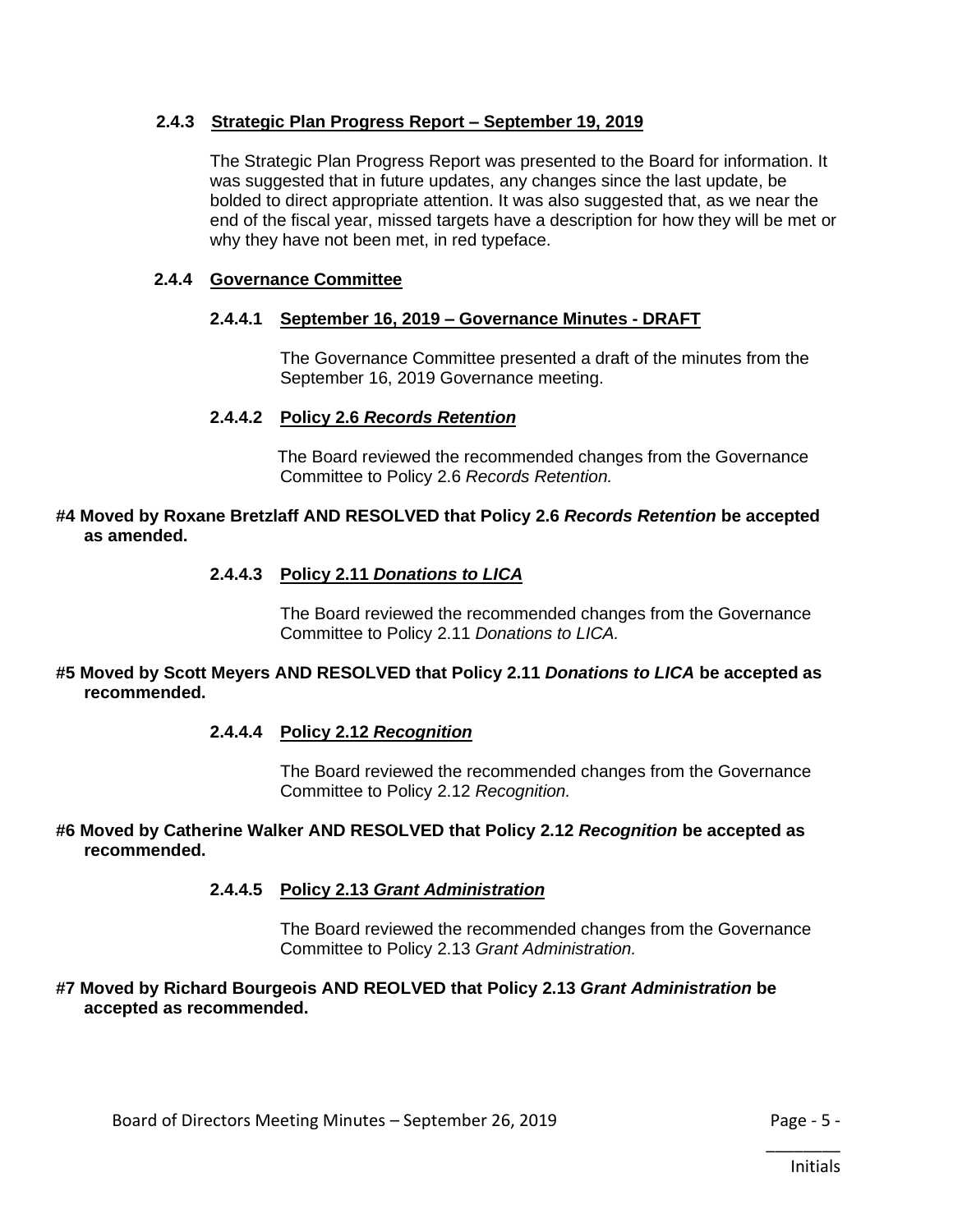# **2.4.4.6 Policy 2.14** *LICA Membership in Other Organizations*

The Board reviewed Policy 2.14 *LICA Membership in Other Organizations.* The Governance Committee recommends no changes to this policy.

## **2.4.4.7 Policy 3.1** *Executive Director Job Description*

The Board reviewed the recommended changes from the Governance Committee to Policy 3.1 *Executive Director Job Description.*

### **#8 Moved by Shawn Meyers AND RESOLVED that Policy 3.1** *Executive Director Job Description* **be accepted as recommended.**

#### **2.4.5 Education and Outreach Committee**

#### **2.4.5.1 September 10, 2019 – E&O Minutes – DRAFT**

The E&O Committee presented a draft of the minutes from the September 10, 2019 E&O meeting.

## **2.4.6 Technical Working Group (TWG)**

#### **2.4.6.1 September 12, 2019 – TWG Meeting Minutes – DRAFT**

The TWG presented a draft of the minutes from the September 12, 2019 TWG meeting.

# **2.4.6.2 Recommendations from TWG – Soil Acidification Program**

The Board reviewed the proposal from the TWG to provide interim funding for the Soil Acidification Program, in the event that funds from the OSM program are not received in time for the Thanksgiving weekend sampling deadline.

#### **#9 Moved by John Ilchuk AND RESOLVED that the TWG recommendations be accepted as presented.**

#### **2.4.7 2020-2021 Proposed Consolidated Budget**

Arianne informed the Board that the LISC approved the proposed 2020-2021 Budget as presented.

#### **#10 Moved by Richard Bourgeois AND RESOLVED that the 2020-2021 Proposed Consolidated Budget be approved as presented.**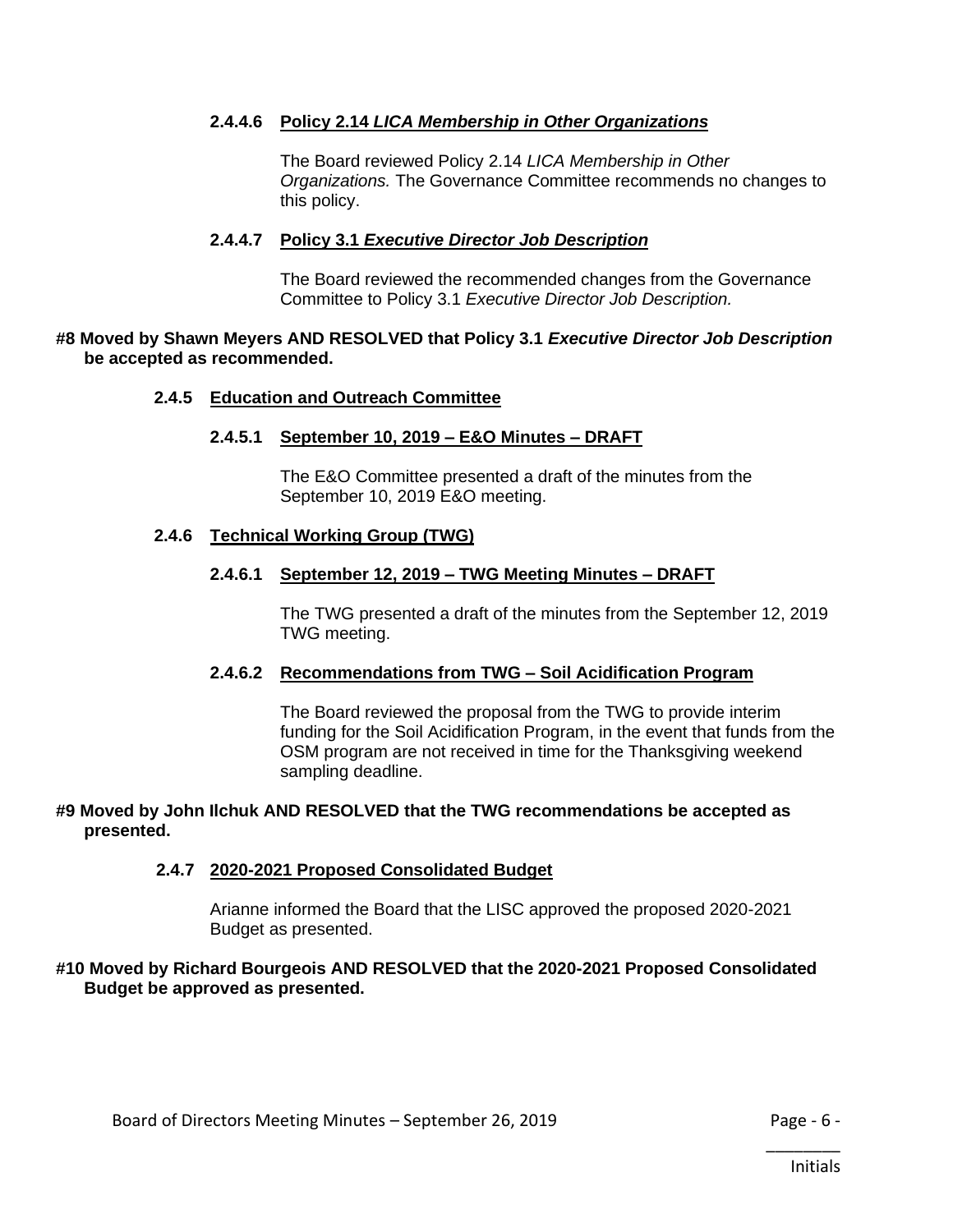## **3.0 Other Business**

## **3.1 Indigenous Energy Efficiency Champions Conference – October 5, 2019**

Lisa and Mason will be hosting a booth at the Indigenous Energy Efficiency Champions Conference on Saturday, October 5, 2019.

### **3.2 ALMS Annual Conference - Report**

Erin presented her report from the Alberta Lake Management Society (ALMS) Annual Conference. Two ALMS volunteers were able to accompany her to this event. Erin feels that this conference continues to add value year after year and LICA should continue to attend annually.

## **4.0 Affiliate Organizations**

## **4.1 Alberta Water Council**

Roxane presented the Alberta Water Council's Annual Report.

#### **4.2 Alberta Airsheds Council**

### **4.2.1 Wildfire Smoke Video**

The Board viewed the Wildfire Smoke video that the Alberta Airshed Council developed over the summer.

#### **4.2.2 Meeting September 30, 2019**

Arianne notified the Board that she will attend via teleconference.

#### **4.3 Synergy Alberta**

# **4.3.1 Synergy Group Panel Discussion at Conference**

Synergy Alberta requested that Andrea participate in a panel discussion at this year's conference, along with other Synergy Groups in the province. The theme for the panel discussion is "The Many Faces of Synergy".

#### **4.3.2 Annual Conference Delegates – November 4-5, 2019**

The Board discussed attendance for the 2019 Synergy Alberta Annual Conference.

## **#11 Moved by Scott Meyers AND RESOLVED that we will send 2 delegates to the Synergy Alberta Conference and that the cost of registration, mileage, and accommodation expenses be covered as per LICA policy.**